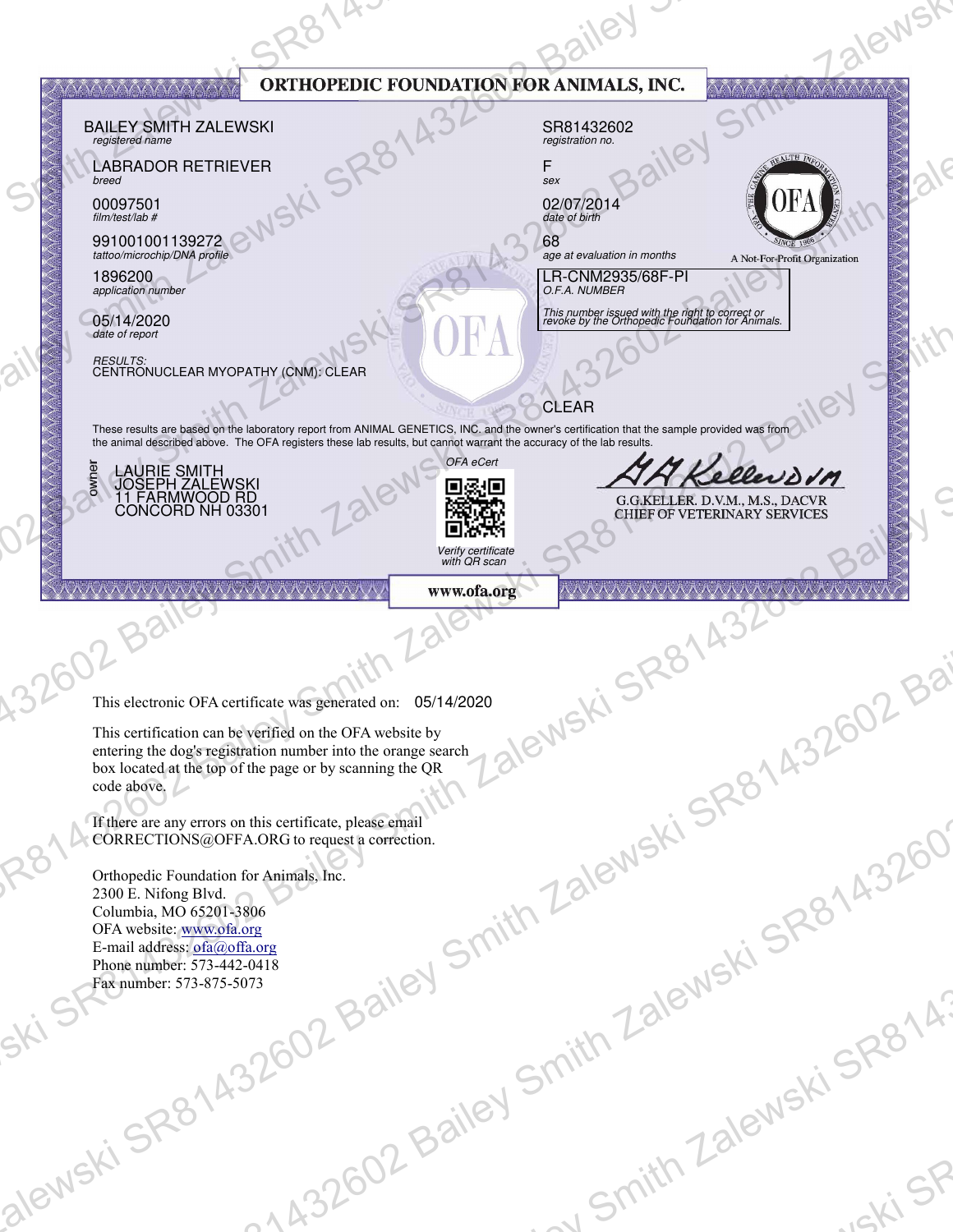| <b>YAYAYAYAYAY MAYA</b>       | <b>BAILEY SMITH ZALEWSKI</b>                                                                                                                                                              |                                    | ORTHOPEDIC FOUNDATION FOR ANIMALS, INC.<br>SR81432602                                                                                                                                                                             | <b>AAAAAAAAAA</b>                                                            |         |
|-------------------------------|-------------------------------------------------------------------------------------------------------------------------------------------------------------------------------------------|------------------------------------|-----------------------------------------------------------------------------------------------------------------------------------------------------------------------------------------------------------------------------------|------------------------------------------------------------------------------|---------|
| registered name<br>breed      | <b>LABRADOR RETRIEVER</b>                                                                                                                                                                 | sex                                | registration no.                                                                                                                                                                                                                  |                                                                              |         |
| 00097501<br>film/test/lab #   | 991001001139272                                                                                                                                                                           | 68                                 | 02/07/2014<br>date of birth                                                                                                                                                                                                       |                                                                              |         |
| 1896200<br>application number | tattoo/microchip/DNA profile                                                                                                                                                              |                                    | age at evaluation in months<br><b>LR-CY275/68F-PI</b><br>O.F.A. NUMBER                                                                                                                                                            | A Not-For-Profit Organization                                                |         |
| 05/14/2020                    |                                                                                                                                                                                           |                                    | This number issued with the right to correct or<br>revoke by the Orthopedic Foundation for Animals.                                                                                                                               |                                                                              |         |
|                               | RESULTS:<br>CYSTINURIA (CY): TYPE 1A CLEAR/NORMAL                                                                                                                                         |                                    | TYPE 1A CLEAR/NORMAL                                                                                                                                                                                                              |                                                                              |         |
|                               |                                                                                                                                                                                           | OFA eCert                          | These results are based on the laboratory report from ANIMAL GENETICS, INC. and the owner's certification that the sample provided was from<br>the animal described above. The OFA registers these lab results, but cannot warran |                                                                              |         |
|                               | LAURIE SMITH<br>JOSEPH ZALEWSKI<br>11 FARMWOOD RD<br>CONCORD NH 03301                                                                                                                     | D&B<br>勝数                          |                                                                                                                                                                                                                                   | Kellerson<br>G.G.KELLER. D.V.M., M.S., DACVR<br>CHIEF OF VETERINARY SERVICES |         |
|                               |                                                                                                                                                                                           | Verify certificate<br>with QR scan |                                                                                                                                                                                                                                   |                                                                              |         |
|                               | NAMA AAAA AAAAA AAAAA AAAAAAAAAA                                                                                                                                                          | www.ofa.org                        |                                                                                                                                                                                                                                   | AAAAAAAAAAAAAAAAAAAAAA                                                       |         |
|                               |                                                                                                                                                                                           |                                    |                                                                                                                                                                                                                                   |                                                                              |         |
|                               | This electronic OFA certificate was generated on: 05/14/2020<br>This certification can be verified on the OFA website by<br>entering the dog's registration number into the orange search |                                    |                                                                                                                                                                                                                                   |                                                                              |         |
| code above.                   | box located at the top of the page or by scanning the QR                                                                                                                                  |                                    |                                                                                                                                                                                                                                   |                                                                              |         |
|                               | If there are any errors on this certificate, please email<br>CORRECTIONS@OFFA.ORG to request a correction.                                                                                |                                    |                                                                                                                                                                                                                                   |                                                                              |         |
|                               | Orthopedic Foundation for Animals, Inc.<br>2300 E. Nifong Blvd.<br>Columbia, MO 65201-3806                                                                                                |                                    |                                                                                                                                                                                                                                   |                                                                              |         |
|                               | OFA website: www.ofa.org<br>E-mail address: ofa@offa.org<br>Phone number: 573-442-0418                                                                                                    |                                    |                                                                                                                                                                                                                                   |                                                                              |         |
|                               | Fax number: 573-875-5073                                                                                                                                                                  |                                    |                                                                                                                                                                                                                                   |                                                                              |         |
|                               |                                                                                                                                                                                           |                                    |                                                                                                                                                                                                                                   |                                                                              |         |
|                               |                                                                                                                                                                                           |                                    |                                                                                                                                                                                                                                   |                                                                              |         |
|                               | alewski SR81432602 Bailt.                                                                                                                                                                 |                                    | M432602 Bailey Smith Zalev.<br>Smith Zalewski SR814.                                                                                                                                                                              |                                                                              | ISKI SP |
|                               |                                                                                                                                                                                           |                                    |                                                                                                                                                                                                                                   |                                                                              |         |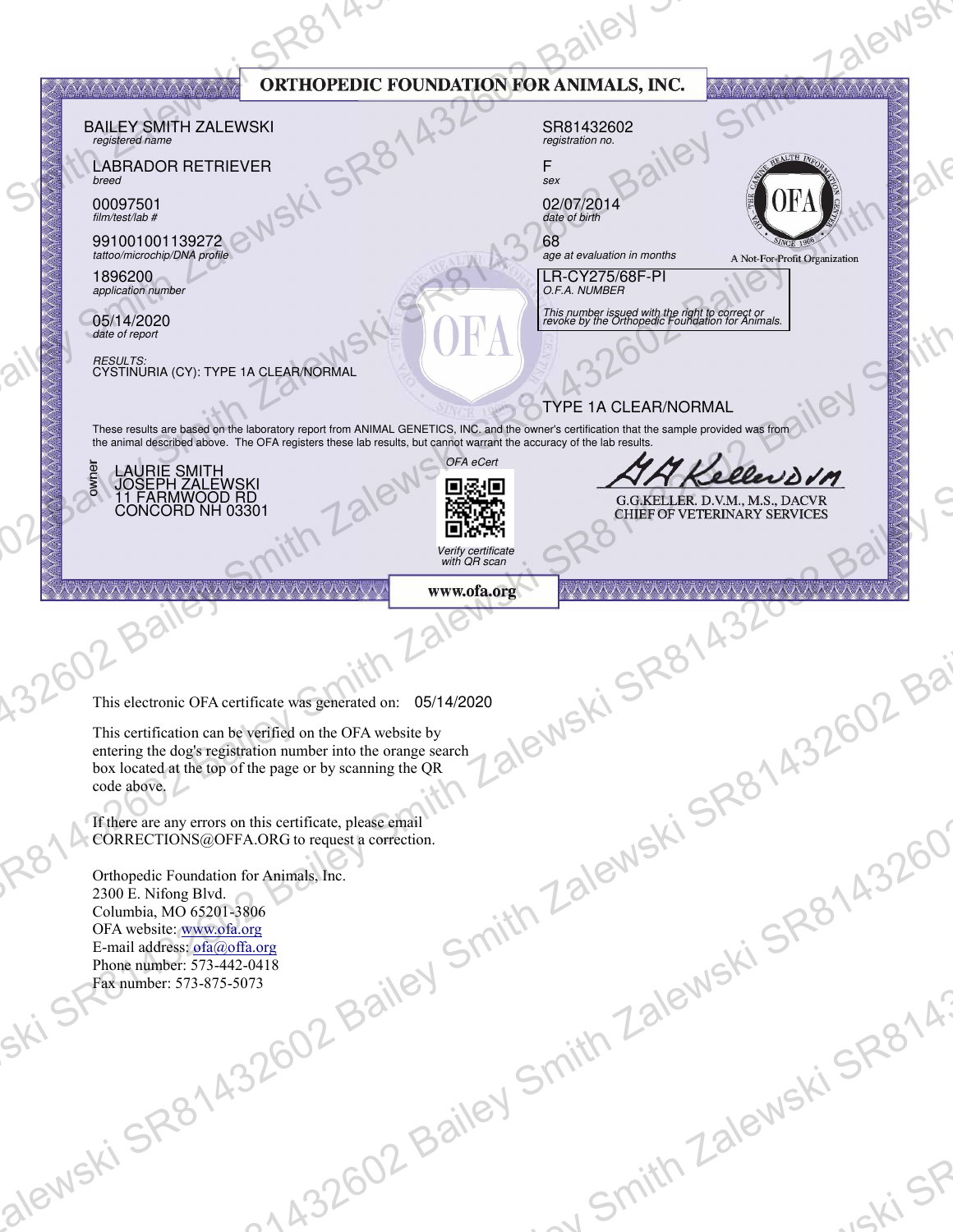| ORTHOPEDIC FOUNDATION FOR ANIMALS, INC.<br><b>AAAAAAAAAA</b><br><b>YAYAYAYAYAYAYAY</b><br><b>BAILEY SMITH ZALEWSKI</b><br>SR81432602<br>registered name<br>registration no.<br><b>LABRADOR RETRIEVER</b><br>breed<br>sex<br>00097501<br>02/07/2014<br>date of birth<br>film/test/lab #<br>991001001139272<br>68<br>tattoo/microchip/DNA profile<br>age at evaluation in months<br>A Not-For-Profit Organization<br>LR-DL1851/68F-PI<br>1896200<br>O.F.A. NUMBER<br>application number<br>This number issued with the right to correct or<br>revoke by the Orthopedic Foundation for Animals.<br>05/14/2020<br>RESULTS:<br>D LOCUS (DL): DD - NORMAL/CLEAR. Does not carry the d gene<br>DD NORMAL/CLEAR<br>These results are based on the laboratory report from ANIMAL GENETICS, INC. and the owner's certification that the sample provided was from<br>the animal described above. The OFA registers these lab results, but cannot warran<br>OFA eCert<br>LAURIE SMITH<br>JOSEPH ZALEWSKI<br>11 FARMWOOD RD<br>CONCORD NH 03301<br>Kellerom<br>D&B<br>勝数<br>G.G.KELLER. D.V.M., M.S., DACVR<br>CHIEF OF VETERINARY SERVICES<br>Verify certificate<br>with QR scan<br>www.ofa.org<br>AAAAAAAAAAAAAAAAAAAAAA<br>NAMA AAAA AAAAA AAAAA AAAAAAAAAA<br>This electronic OFA certificate was generated on: 05/14/2020<br>This certification can be verified on the OFA website by<br>entering the dog's registration number into the orange search<br>box located at the top of the page or by scanning the QR<br>code above.<br>If there are any errors on this certificate, please email<br>CORRECTIONS@OFFA.ORG to request a correction.<br>Orthopedic Foundation for Animals, Inc.<br>2300 E. Nifong Blvd.<br>Columbia, MO 65201-3806<br>OFA website: www.ofa.org<br>E-mail address: ofa@offa.org<br>Phone number: 573-442-0418<br>Fax number: 573-875-5073<br>alewski SR81432602 Bailt.<br>M432602 Bailey Smith Zalev.<br>Smith Zalewski SR814.<br>ISKI SP |  |  |  |
|-------------------------------------------------------------------------------------------------------------------------------------------------------------------------------------------------------------------------------------------------------------------------------------------------------------------------------------------------------------------------------------------------------------------------------------------------------------------------------------------------------------------------------------------------------------------------------------------------------------------------------------------------------------------------------------------------------------------------------------------------------------------------------------------------------------------------------------------------------------------------------------------------------------------------------------------------------------------------------------------------------------------------------------------------------------------------------------------------------------------------------------------------------------------------------------------------------------------------------------------------------------------------------------------------------------------------------------------------------------------------------------------------------------------------------------------------------------------------------------------------------------------------------------------------------------------------------------------------------------------------------------------------------------------------------------------------------------------------------------------------------------------------------------------------------------------------------------------------------------------------------------------------------------------------------------------------------------|--|--|--|
|                                                                                                                                                                                                                                                                                                                                                                                                                                                                                                                                                                                                                                                                                                                                                                                                                                                                                                                                                                                                                                                                                                                                                                                                                                                                                                                                                                                                                                                                                                                                                                                                                                                                                                                                                                                                                                                                                                                                                             |  |  |  |
|                                                                                                                                                                                                                                                                                                                                                                                                                                                                                                                                                                                                                                                                                                                                                                                                                                                                                                                                                                                                                                                                                                                                                                                                                                                                                                                                                                                                                                                                                                                                                                                                                                                                                                                                                                                                                                                                                                                                                             |  |  |  |
|                                                                                                                                                                                                                                                                                                                                                                                                                                                                                                                                                                                                                                                                                                                                                                                                                                                                                                                                                                                                                                                                                                                                                                                                                                                                                                                                                                                                                                                                                                                                                                                                                                                                                                                                                                                                                                                                                                                                                             |  |  |  |
|                                                                                                                                                                                                                                                                                                                                                                                                                                                                                                                                                                                                                                                                                                                                                                                                                                                                                                                                                                                                                                                                                                                                                                                                                                                                                                                                                                                                                                                                                                                                                                                                                                                                                                                                                                                                                                                                                                                                                             |  |  |  |
|                                                                                                                                                                                                                                                                                                                                                                                                                                                                                                                                                                                                                                                                                                                                                                                                                                                                                                                                                                                                                                                                                                                                                                                                                                                                                                                                                                                                                                                                                                                                                                                                                                                                                                                                                                                                                                                                                                                                                             |  |  |  |
|                                                                                                                                                                                                                                                                                                                                                                                                                                                                                                                                                                                                                                                                                                                                                                                                                                                                                                                                                                                                                                                                                                                                                                                                                                                                                                                                                                                                                                                                                                                                                                                                                                                                                                                                                                                                                                                                                                                                                             |  |  |  |
|                                                                                                                                                                                                                                                                                                                                                                                                                                                                                                                                                                                                                                                                                                                                                                                                                                                                                                                                                                                                                                                                                                                                                                                                                                                                                                                                                                                                                                                                                                                                                                                                                                                                                                                                                                                                                                                                                                                                                             |  |  |  |
|                                                                                                                                                                                                                                                                                                                                                                                                                                                                                                                                                                                                                                                                                                                                                                                                                                                                                                                                                                                                                                                                                                                                                                                                                                                                                                                                                                                                                                                                                                                                                                                                                                                                                                                                                                                                                                                                                                                                                             |  |  |  |
|                                                                                                                                                                                                                                                                                                                                                                                                                                                                                                                                                                                                                                                                                                                                                                                                                                                                                                                                                                                                                                                                                                                                                                                                                                                                                                                                                                                                                                                                                                                                                                                                                                                                                                                                                                                                                                                                                                                                                             |  |  |  |
|                                                                                                                                                                                                                                                                                                                                                                                                                                                                                                                                                                                                                                                                                                                                                                                                                                                                                                                                                                                                                                                                                                                                                                                                                                                                                                                                                                                                                                                                                                                                                                                                                                                                                                                                                                                                                                                                                                                                                             |  |  |  |
|                                                                                                                                                                                                                                                                                                                                                                                                                                                                                                                                                                                                                                                                                                                                                                                                                                                                                                                                                                                                                                                                                                                                                                                                                                                                                                                                                                                                                                                                                                                                                                                                                                                                                                                                                                                                                                                                                                                                                             |  |  |  |
|                                                                                                                                                                                                                                                                                                                                                                                                                                                                                                                                                                                                                                                                                                                                                                                                                                                                                                                                                                                                                                                                                                                                                                                                                                                                                                                                                                                                                                                                                                                                                                                                                                                                                                                                                                                                                                                                                                                                                             |  |  |  |
|                                                                                                                                                                                                                                                                                                                                                                                                                                                                                                                                                                                                                                                                                                                                                                                                                                                                                                                                                                                                                                                                                                                                                                                                                                                                                                                                                                                                                                                                                                                                                                                                                                                                                                                                                                                                                                                                                                                                                             |  |  |  |
|                                                                                                                                                                                                                                                                                                                                                                                                                                                                                                                                                                                                                                                                                                                                                                                                                                                                                                                                                                                                                                                                                                                                                                                                                                                                                                                                                                                                                                                                                                                                                                                                                                                                                                                                                                                                                                                                                                                                                             |  |  |  |
|                                                                                                                                                                                                                                                                                                                                                                                                                                                                                                                                                                                                                                                                                                                                                                                                                                                                                                                                                                                                                                                                                                                                                                                                                                                                                                                                                                                                                                                                                                                                                                                                                                                                                                                                                                                                                                                                                                                                                             |  |  |  |
|                                                                                                                                                                                                                                                                                                                                                                                                                                                                                                                                                                                                                                                                                                                                                                                                                                                                                                                                                                                                                                                                                                                                                                                                                                                                                                                                                                                                                                                                                                                                                                                                                                                                                                                                                                                                                                                                                                                                                             |  |  |  |
|                                                                                                                                                                                                                                                                                                                                                                                                                                                                                                                                                                                                                                                                                                                                                                                                                                                                                                                                                                                                                                                                                                                                                                                                                                                                                                                                                                                                                                                                                                                                                                                                                                                                                                                                                                                                                                                                                                                                                             |  |  |  |
|                                                                                                                                                                                                                                                                                                                                                                                                                                                                                                                                                                                                                                                                                                                                                                                                                                                                                                                                                                                                                                                                                                                                                                                                                                                                                                                                                                                                                                                                                                                                                                                                                                                                                                                                                                                                                                                                                                                                                             |  |  |  |
|                                                                                                                                                                                                                                                                                                                                                                                                                                                                                                                                                                                                                                                                                                                                                                                                                                                                                                                                                                                                                                                                                                                                                                                                                                                                                                                                                                                                                                                                                                                                                                                                                                                                                                                                                                                                                                                                                                                                                             |  |  |  |
|                                                                                                                                                                                                                                                                                                                                                                                                                                                                                                                                                                                                                                                                                                                                                                                                                                                                                                                                                                                                                                                                                                                                                                                                                                                                                                                                                                                                                                                                                                                                                                                                                                                                                                                                                                                                                                                                                                                                                             |  |  |  |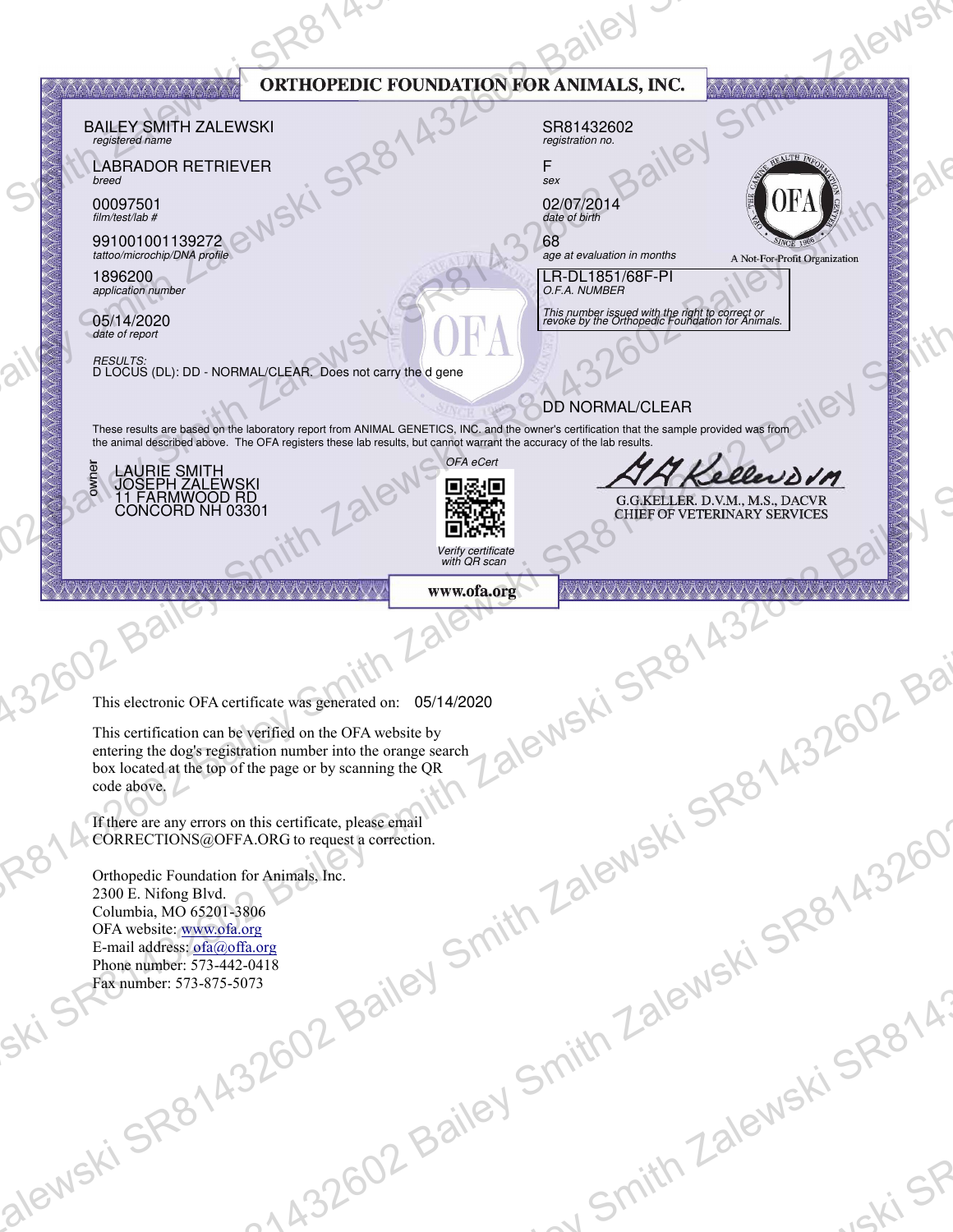| ORTHOPEDIC FOUNDATION FOR ANIMALS, INC.<br><b>AAAAAAAAAA</b><br><b>BAILEY SMITH ZALEWSKI</b><br>SR81432602<br>registered name<br>registration no.<br><b>LABRADOR RETRIEVER</b><br>breed<br>sex<br>00097501<br>02/07/2014<br>date of birth<br>film/test/lab #<br>991001001139272<br>68<br>tattoo/microchip/DNA profile<br>age at evaluation in months<br>A Not-For-Profit Organization<br><b>LR-DM1377/68F-PI</b><br>1896200<br>O.F.A. NUMBER<br>application number<br>This number issued with the right to correct or<br>revoke by the Orthopedic Foundation for Animals.<br>05/14/2020<br><i>RESULTS:</i><br>DEGENERATIVE MYELOPATHY (DM): N/N, TWO NORMAL COPIES OF THE GENE ASSOCIATED WITH DM SUSCEPTIBILITY<br>NORMAL<br>These results are based on the laboratory report from ANIMAL GENETICS, INC. and the owner's certification that the sample provided was from<br>the animal described above. The OFA registers these lab results, but cannot warran<br>OFA eCert<br>LAURIE SMITH<br>JOSEPH ZALEWSKI<br>11 FARMWOOD RD<br>CONCORD NH 03301<br>KellerDVM<br>D&B<br>勝数<br>G.G.KELLER. D.V.M., M.S., DACVR<br>CHIEF OF VETERINARY SERVICES<br>Verify certificate<br>with QR scan<br>www.ofa.org<br>VAAAAAAAAAAAAAAAAAAAAAAA<br>AAAAAAAAAAAAAAAAAAAAAAAAAA<br>This electronic OFA certificate was generated on: 05/14/2020<br>This certification can be verified on the OFA website by<br>entering the dog's registration number into the orange search<br>box located at the top of the page or by scanning the QR<br>code above.<br>If there are any errors on this certificate, please email<br>CORRECTIONS@OFFA.ORG to request a correction.<br>Orthopedic Foundation for Animals, Inc.<br>2300 E. Nifong Blvd.<br>Columbia, MO 65201-3806<br>OFA website: www.ofa.org<br>E-mail address: ofa@offa.org<br>Phone number: 573-442-0418<br>Fax number: 573-875-5073<br>alewski SR81432602 Bailt.<br>M432602 Bailey Smith Zalev.<br>Smith Zalewski SR814.<br>ISKI SP |  |  |  |
|-----------------------------------------------------------------------------------------------------------------------------------------------------------------------------------------------------------------------------------------------------------------------------------------------------------------------------------------------------------------------------------------------------------------------------------------------------------------------------------------------------------------------------------------------------------------------------------------------------------------------------------------------------------------------------------------------------------------------------------------------------------------------------------------------------------------------------------------------------------------------------------------------------------------------------------------------------------------------------------------------------------------------------------------------------------------------------------------------------------------------------------------------------------------------------------------------------------------------------------------------------------------------------------------------------------------------------------------------------------------------------------------------------------------------------------------------------------------------------------------------------------------------------------------------------------------------------------------------------------------------------------------------------------------------------------------------------------------------------------------------------------------------------------------------------------------------------------------------------------------------------------------------------------------------------------------------------------------------------|--|--|--|
|                                                                                                                                                                                                                                                                                                                                                                                                                                                                                                                                                                                                                                                                                                                                                                                                                                                                                                                                                                                                                                                                                                                                                                                                                                                                                                                                                                                                                                                                                                                                                                                                                                                                                                                                                                                                                                                                                                                                                                             |  |  |  |
|                                                                                                                                                                                                                                                                                                                                                                                                                                                                                                                                                                                                                                                                                                                                                                                                                                                                                                                                                                                                                                                                                                                                                                                                                                                                                                                                                                                                                                                                                                                                                                                                                                                                                                                                                                                                                                                                                                                                                                             |  |  |  |
|                                                                                                                                                                                                                                                                                                                                                                                                                                                                                                                                                                                                                                                                                                                                                                                                                                                                                                                                                                                                                                                                                                                                                                                                                                                                                                                                                                                                                                                                                                                                                                                                                                                                                                                                                                                                                                                                                                                                                                             |  |  |  |
|                                                                                                                                                                                                                                                                                                                                                                                                                                                                                                                                                                                                                                                                                                                                                                                                                                                                                                                                                                                                                                                                                                                                                                                                                                                                                                                                                                                                                                                                                                                                                                                                                                                                                                                                                                                                                                                                                                                                                                             |  |  |  |
|                                                                                                                                                                                                                                                                                                                                                                                                                                                                                                                                                                                                                                                                                                                                                                                                                                                                                                                                                                                                                                                                                                                                                                                                                                                                                                                                                                                                                                                                                                                                                                                                                                                                                                                                                                                                                                                                                                                                                                             |  |  |  |
|                                                                                                                                                                                                                                                                                                                                                                                                                                                                                                                                                                                                                                                                                                                                                                                                                                                                                                                                                                                                                                                                                                                                                                                                                                                                                                                                                                                                                                                                                                                                                                                                                                                                                                                                                                                                                                                                                                                                                                             |  |  |  |
|                                                                                                                                                                                                                                                                                                                                                                                                                                                                                                                                                                                                                                                                                                                                                                                                                                                                                                                                                                                                                                                                                                                                                                                                                                                                                                                                                                                                                                                                                                                                                                                                                                                                                                                                                                                                                                                                                                                                                                             |  |  |  |
|                                                                                                                                                                                                                                                                                                                                                                                                                                                                                                                                                                                                                                                                                                                                                                                                                                                                                                                                                                                                                                                                                                                                                                                                                                                                                                                                                                                                                                                                                                                                                                                                                                                                                                                                                                                                                                                                                                                                                                             |  |  |  |
|                                                                                                                                                                                                                                                                                                                                                                                                                                                                                                                                                                                                                                                                                                                                                                                                                                                                                                                                                                                                                                                                                                                                                                                                                                                                                                                                                                                                                                                                                                                                                                                                                                                                                                                                                                                                                                                                                                                                                                             |  |  |  |
|                                                                                                                                                                                                                                                                                                                                                                                                                                                                                                                                                                                                                                                                                                                                                                                                                                                                                                                                                                                                                                                                                                                                                                                                                                                                                                                                                                                                                                                                                                                                                                                                                                                                                                                                                                                                                                                                                                                                                                             |  |  |  |
|                                                                                                                                                                                                                                                                                                                                                                                                                                                                                                                                                                                                                                                                                                                                                                                                                                                                                                                                                                                                                                                                                                                                                                                                                                                                                                                                                                                                                                                                                                                                                                                                                                                                                                                                                                                                                                                                                                                                                                             |  |  |  |
|                                                                                                                                                                                                                                                                                                                                                                                                                                                                                                                                                                                                                                                                                                                                                                                                                                                                                                                                                                                                                                                                                                                                                                                                                                                                                                                                                                                                                                                                                                                                                                                                                                                                                                                                                                                                                                                                                                                                                                             |  |  |  |
|                                                                                                                                                                                                                                                                                                                                                                                                                                                                                                                                                                                                                                                                                                                                                                                                                                                                                                                                                                                                                                                                                                                                                                                                                                                                                                                                                                                                                                                                                                                                                                                                                                                                                                                                                                                                                                                                                                                                                                             |  |  |  |
|                                                                                                                                                                                                                                                                                                                                                                                                                                                                                                                                                                                                                                                                                                                                                                                                                                                                                                                                                                                                                                                                                                                                                                                                                                                                                                                                                                                                                                                                                                                                                                                                                                                                                                                                                                                                                                                                                                                                                                             |  |  |  |
|                                                                                                                                                                                                                                                                                                                                                                                                                                                                                                                                                                                                                                                                                                                                                                                                                                                                                                                                                                                                                                                                                                                                                                                                                                                                                                                                                                                                                                                                                                                                                                                                                                                                                                                                                                                                                                                                                                                                                                             |  |  |  |
|                                                                                                                                                                                                                                                                                                                                                                                                                                                                                                                                                                                                                                                                                                                                                                                                                                                                                                                                                                                                                                                                                                                                                                                                                                                                                                                                                                                                                                                                                                                                                                                                                                                                                                                                                                                                                                                                                                                                                                             |  |  |  |
|                                                                                                                                                                                                                                                                                                                                                                                                                                                                                                                                                                                                                                                                                                                                                                                                                                                                                                                                                                                                                                                                                                                                                                                                                                                                                                                                                                                                                                                                                                                                                                                                                                                                                                                                                                                                                                                                                                                                                                             |  |  |  |
|                                                                                                                                                                                                                                                                                                                                                                                                                                                                                                                                                                                                                                                                                                                                                                                                                                                                                                                                                                                                                                                                                                                                                                                                                                                                                                                                                                                                                                                                                                                                                                                                                                                                                                                                                                                                                                                                                                                                                                             |  |  |  |
|                                                                                                                                                                                                                                                                                                                                                                                                                                                                                                                                                                                                                                                                                                                                                                                                                                                                                                                                                                                                                                                                                                                                                                                                                                                                                                                                                                                                                                                                                                                                                                                                                                                                                                                                                                                                                                                                                                                                                                             |  |  |  |
|                                                                                                                                                                                                                                                                                                                                                                                                                                                                                                                                                                                                                                                                                                                                                                                                                                                                                                                                                                                                                                                                                                                                                                                                                                                                                                                                                                                                                                                                                                                                                                                                                                                                                                                                                                                                                                                                                                                                                                             |  |  |  |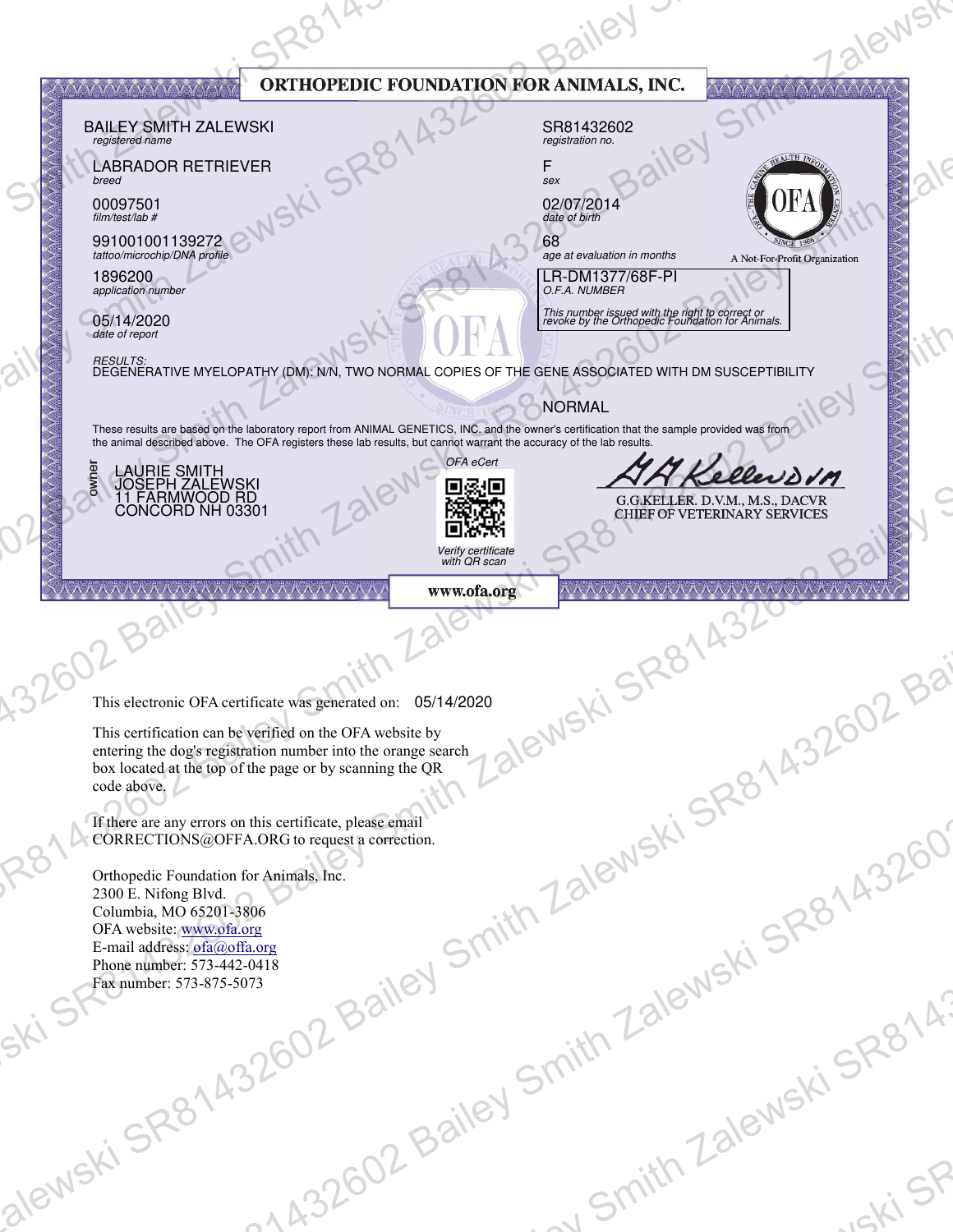| ORTHOPEDIC FOUNDATION FOR ANIMALS, INC.<br><b>AAAAAAAAAA</b><br><b>VAYAYAYAYAYAYAYA</b><br><b>BAILEY SMITH ZALEWSKI</b><br>SR81432602<br>registered name<br>registration no.<br><b>LABRADOR RETRIEVER</b><br>breed<br>sex<br>00097501<br>02/07/2014<br>date of birth<br>film/test/lab #<br>991001001139272<br>68<br>tattoo/microchip/DNA profile<br>age at evaluation in months<br>A Not-For-Profit Organization<br>LR-EIC5586/68F-PI-CAR<br>1896200<br>O.F.A. NUMBER<br>application number<br>This number issued with the right to correct or<br>revoke by the Orthopedic Foundation for Animals.<br>05/14/2020<br><i>RESULTS:</i><br>EXERCISE INDUCED COLLAPSE (EIC): CARRIER<br>CARRIER<br>These results are based on the laboratory report from ANIMAL GENETICS, INC. and the owner's certification that the sample provided was from<br>the animal described above. The OFA registers these lab results, but cannot warran<br>OFA eCert<br>LAURIE SMITH<br>JOSEPH ZALEWSKI<br>11 FARMWOOD RD<br>CONCORD NH 03301<br>Kellerson<br>D&B<br>勝数<br>G.G.KELLER. D.V.M., M.S., DACVR<br>CHIEF OF VETERINARY SERVICES<br>Verify certificate<br>with QR scan<br>www.ofa.org<br>VAAAAAAAAAAAAAAAAAAAAAAAAAA<br>AAAAAAAAAAAAAAAAAAAAAAAAAAA<br>This electronic OFA certificate was generated on: 05/14/2020<br>This certification can be verified on the OFA website by<br>entering the dog's registration number into the orange search<br>box located at the top of the page or by scanning the QR<br>code above.<br>If there are any errors on this certificate, please email<br>CORRECTIONS@OFFA.ORG to request a correction.<br>Orthopedic Foundation for Animals, Inc.<br>2300 E. Nifong Blvd.<br>Columbia, MO 65201-3806<br>OFA website: www.ofa.org<br>E-mail address: ofa@offa.org<br>Phone number: 573-442-0418<br>Fax number: 573-875-5073<br>alewski SR81432602 Bailt.<br>M432602 Bailey Smith Zalev.<br>Smith Zalewski SR814.<br>ISKI SP |  |  |  |  |
|-------------------------------------------------------------------------------------------------------------------------------------------------------------------------------------------------------------------------------------------------------------------------------------------------------------------------------------------------------------------------------------------------------------------------------------------------------------------------------------------------------------------------------------------------------------------------------------------------------------------------------------------------------------------------------------------------------------------------------------------------------------------------------------------------------------------------------------------------------------------------------------------------------------------------------------------------------------------------------------------------------------------------------------------------------------------------------------------------------------------------------------------------------------------------------------------------------------------------------------------------------------------------------------------------------------------------------------------------------------------------------------------------------------------------------------------------------------------------------------------------------------------------------------------------------------------------------------------------------------------------------------------------------------------------------------------------------------------------------------------------------------------------------------------------------------------------------------------------------------------------------------------------------------------------------------------------|--|--|--|--|
|                                                                                                                                                                                                                                                                                                                                                                                                                                                                                                                                                                                                                                                                                                                                                                                                                                                                                                                                                                                                                                                                                                                                                                                                                                                                                                                                                                                                                                                                                                                                                                                                                                                                                                                                                                                                                                                                                                                                                 |  |  |  |  |
|                                                                                                                                                                                                                                                                                                                                                                                                                                                                                                                                                                                                                                                                                                                                                                                                                                                                                                                                                                                                                                                                                                                                                                                                                                                                                                                                                                                                                                                                                                                                                                                                                                                                                                                                                                                                                                                                                                                                                 |  |  |  |  |
|                                                                                                                                                                                                                                                                                                                                                                                                                                                                                                                                                                                                                                                                                                                                                                                                                                                                                                                                                                                                                                                                                                                                                                                                                                                                                                                                                                                                                                                                                                                                                                                                                                                                                                                                                                                                                                                                                                                                                 |  |  |  |  |
|                                                                                                                                                                                                                                                                                                                                                                                                                                                                                                                                                                                                                                                                                                                                                                                                                                                                                                                                                                                                                                                                                                                                                                                                                                                                                                                                                                                                                                                                                                                                                                                                                                                                                                                                                                                                                                                                                                                                                 |  |  |  |  |
|                                                                                                                                                                                                                                                                                                                                                                                                                                                                                                                                                                                                                                                                                                                                                                                                                                                                                                                                                                                                                                                                                                                                                                                                                                                                                                                                                                                                                                                                                                                                                                                                                                                                                                                                                                                                                                                                                                                                                 |  |  |  |  |
|                                                                                                                                                                                                                                                                                                                                                                                                                                                                                                                                                                                                                                                                                                                                                                                                                                                                                                                                                                                                                                                                                                                                                                                                                                                                                                                                                                                                                                                                                                                                                                                                                                                                                                                                                                                                                                                                                                                                                 |  |  |  |  |
|                                                                                                                                                                                                                                                                                                                                                                                                                                                                                                                                                                                                                                                                                                                                                                                                                                                                                                                                                                                                                                                                                                                                                                                                                                                                                                                                                                                                                                                                                                                                                                                                                                                                                                                                                                                                                                                                                                                                                 |  |  |  |  |
|                                                                                                                                                                                                                                                                                                                                                                                                                                                                                                                                                                                                                                                                                                                                                                                                                                                                                                                                                                                                                                                                                                                                                                                                                                                                                                                                                                                                                                                                                                                                                                                                                                                                                                                                                                                                                                                                                                                                                 |  |  |  |  |
|                                                                                                                                                                                                                                                                                                                                                                                                                                                                                                                                                                                                                                                                                                                                                                                                                                                                                                                                                                                                                                                                                                                                                                                                                                                                                                                                                                                                                                                                                                                                                                                                                                                                                                                                                                                                                                                                                                                                                 |  |  |  |  |
|                                                                                                                                                                                                                                                                                                                                                                                                                                                                                                                                                                                                                                                                                                                                                                                                                                                                                                                                                                                                                                                                                                                                                                                                                                                                                                                                                                                                                                                                                                                                                                                                                                                                                                                                                                                                                                                                                                                                                 |  |  |  |  |
|                                                                                                                                                                                                                                                                                                                                                                                                                                                                                                                                                                                                                                                                                                                                                                                                                                                                                                                                                                                                                                                                                                                                                                                                                                                                                                                                                                                                                                                                                                                                                                                                                                                                                                                                                                                                                                                                                                                                                 |  |  |  |  |
|                                                                                                                                                                                                                                                                                                                                                                                                                                                                                                                                                                                                                                                                                                                                                                                                                                                                                                                                                                                                                                                                                                                                                                                                                                                                                                                                                                                                                                                                                                                                                                                                                                                                                                                                                                                                                                                                                                                                                 |  |  |  |  |
|                                                                                                                                                                                                                                                                                                                                                                                                                                                                                                                                                                                                                                                                                                                                                                                                                                                                                                                                                                                                                                                                                                                                                                                                                                                                                                                                                                                                                                                                                                                                                                                                                                                                                                                                                                                                                                                                                                                                                 |  |  |  |  |
|                                                                                                                                                                                                                                                                                                                                                                                                                                                                                                                                                                                                                                                                                                                                                                                                                                                                                                                                                                                                                                                                                                                                                                                                                                                                                                                                                                                                                                                                                                                                                                                                                                                                                                                                                                                                                                                                                                                                                 |  |  |  |  |
|                                                                                                                                                                                                                                                                                                                                                                                                                                                                                                                                                                                                                                                                                                                                                                                                                                                                                                                                                                                                                                                                                                                                                                                                                                                                                                                                                                                                                                                                                                                                                                                                                                                                                                                                                                                                                                                                                                                                                 |  |  |  |  |
|                                                                                                                                                                                                                                                                                                                                                                                                                                                                                                                                                                                                                                                                                                                                                                                                                                                                                                                                                                                                                                                                                                                                                                                                                                                                                                                                                                                                                                                                                                                                                                                                                                                                                                                                                                                                                                                                                                                                                 |  |  |  |  |
|                                                                                                                                                                                                                                                                                                                                                                                                                                                                                                                                                                                                                                                                                                                                                                                                                                                                                                                                                                                                                                                                                                                                                                                                                                                                                                                                                                                                                                                                                                                                                                                                                                                                                                                                                                                                                                                                                                                                                 |  |  |  |  |
|                                                                                                                                                                                                                                                                                                                                                                                                                                                                                                                                                                                                                                                                                                                                                                                                                                                                                                                                                                                                                                                                                                                                                                                                                                                                                                                                                                                                                                                                                                                                                                                                                                                                                                                                                                                                                                                                                                                                                 |  |  |  |  |
|                                                                                                                                                                                                                                                                                                                                                                                                                                                                                                                                                                                                                                                                                                                                                                                                                                                                                                                                                                                                                                                                                                                                                                                                                                                                                                                                                                                                                                                                                                                                                                                                                                                                                                                                                                                                                                                                                                                                                 |  |  |  |  |
|                                                                                                                                                                                                                                                                                                                                                                                                                                                                                                                                                                                                                                                                                                                                                                                                                                                                                                                                                                                                                                                                                                                                                                                                                                                                                                                                                                                                                                                                                                                                                                                                                                                                                                                                                                                                                                                                                                                                                 |  |  |  |  |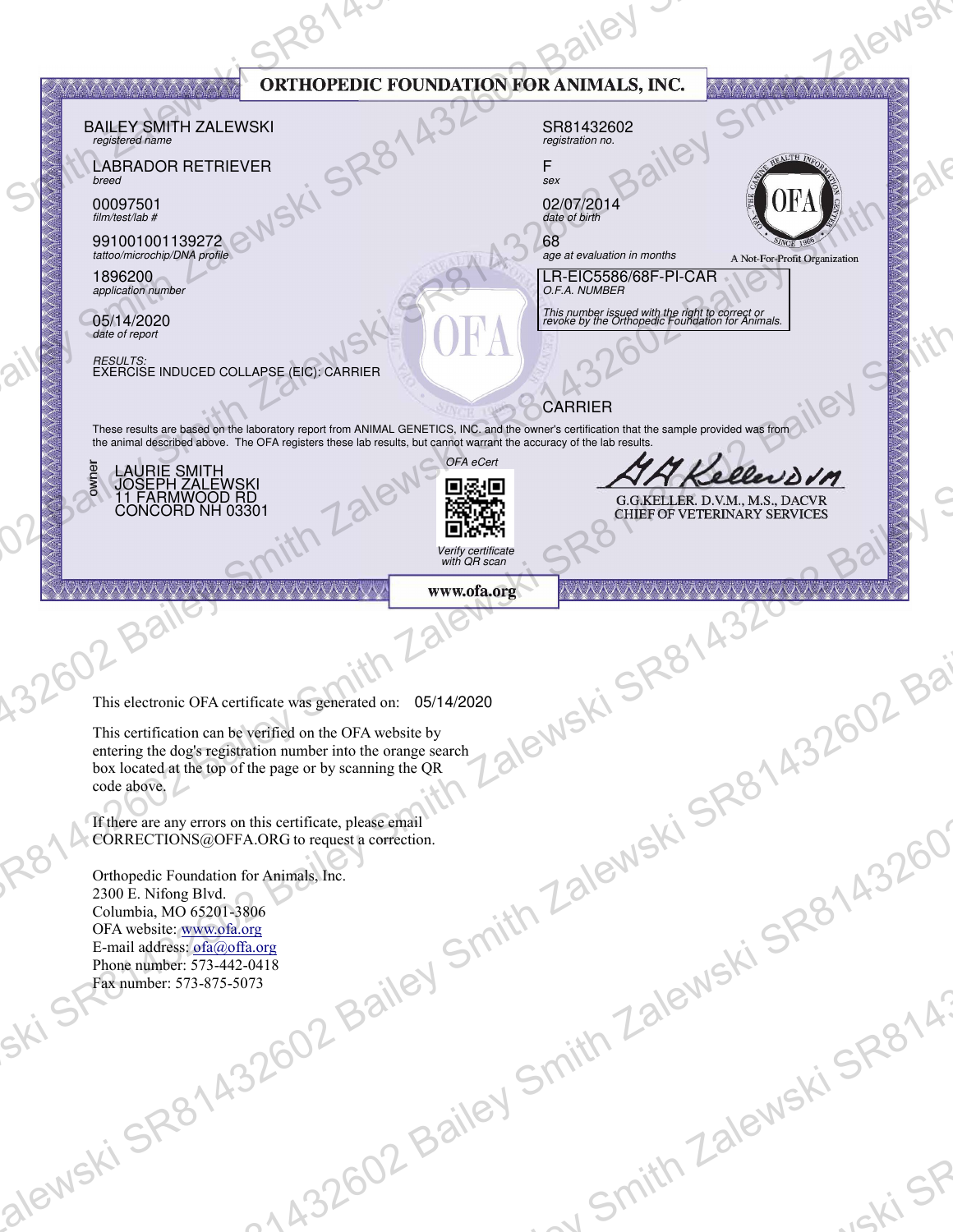| ORTHOPEDIC FOUNDATION FOR ANIMALS, INC.<br><b>AAAAAAAAAA</b><br><b>VAYAYAYAYAYAYAYA</b><br><b>BAILEY SMITH ZALEWSKI</b><br>SR81432602<br>registered name<br>registration no.<br><b>LABRADOR RETRIEVER</b><br>breed<br>sex<br>00097501<br>02/07/2014<br>date of birth<br>film/test/lab #<br>991001001139272<br>68<br>tattoo/microchip/DNA profile<br>age at evaluation in months<br>A Not-For-Profit Organization<br><b>LR-HNP1087/68F-PI</b><br>1896200<br>O.F.A. NUMBER<br>application number<br>This number issued with the right to correct or<br>revoke by the Orthopedic Foundation for Animals.<br>05/14/2020<br><i>RESULTS:</i><br>HEREDITARY NASAL PARAKERATOSIS (HNP): CLEAR<br><b>CLEAR</b><br>These results are based on the laboratory report from ANIMAL GENETICS, INC. and the owner's certification that the sample provided was from<br>the animal described above. The OFA registers these lab results, but cannot warran<br>OFA eCert<br>LAURIE SMITH<br>JOSEPH ZALEWSKI<br>11 FARMWOOD RD<br>CONCORD NH 03301<br>KellerDVM<br>D&B<br>勝数<br>G.G.KELLER. D.V.M., M.S., DACVR<br>CHIEF OF VETERINARY SERVICES<br>Verify certificate<br>with QR scan<br>www.ofa.org<br>VAAAAAAAAAAAAAAAAAAAAAAAAA<br>AAAAAAAAAAAAAAAAAAAAAAA<br>This electronic OFA certificate was generated on: 05/14/2020<br>This certification can be verified on the OFA website by<br>entering the dog's registration number into the orange search<br>box located at the top of the page or by scanning the QR<br>code above.<br>If there are any errors on this certificate, please email<br>CORRECTIONS@OFFA.ORG to request a correction.<br>Orthopedic Foundation for Animals, Inc.<br>2300 E. Nifong Blvd.<br>Columbia, MO 65201-3806<br>OFA website: www.ofa.org<br>E-mail address: ofa@offa.org<br>Phone number: 573-442-0418<br>Fax number: 573-875-5073<br>alewski SR81432602 Bailt.<br>M432602 Bailey Smith Zalev.<br>Smith Zalewski SR814.<br>ISKI SP |  |  |  |
|-------------------------------------------------------------------------------------------------------------------------------------------------------------------------------------------------------------------------------------------------------------------------------------------------------------------------------------------------------------------------------------------------------------------------------------------------------------------------------------------------------------------------------------------------------------------------------------------------------------------------------------------------------------------------------------------------------------------------------------------------------------------------------------------------------------------------------------------------------------------------------------------------------------------------------------------------------------------------------------------------------------------------------------------------------------------------------------------------------------------------------------------------------------------------------------------------------------------------------------------------------------------------------------------------------------------------------------------------------------------------------------------------------------------------------------------------------------------------------------------------------------------------------------------------------------------------------------------------------------------------------------------------------------------------------------------------------------------------------------------------------------------------------------------------------------------------------------------------------------------------------------------------------------------------------------------------------|--|--|--|
|                                                                                                                                                                                                                                                                                                                                                                                                                                                                                                                                                                                                                                                                                                                                                                                                                                                                                                                                                                                                                                                                                                                                                                                                                                                                                                                                                                                                                                                                                                                                                                                                                                                                                                                                                                                                                                                                                                                                                       |  |  |  |
|                                                                                                                                                                                                                                                                                                                                                                                                                                                                                                                                                                                                                                                                                                                                                                                                                                                                                                                                                                                                                                                                                                                                                                                                                                                                                                                                                                                                                                                                                                                                                                                                                                                                                                                                                                                                                                                                                                                                                       |  |  |  |
|                                                                                                                                                                                                                                                                                                                                                                                                                                                                                                                                                                                                                                                                                                                                                                                                                                                                                                                                                                                                                                                                                                                                                                                                                                                                                                                                                                                                                                                                                                                                                                                                                                                                                                                                                                                                                                                                                                                                                       |  |  |  |
|                                                                                                                                                                                                                                                                                                                                                                                                                                                                                                                                                                                                                                                                                                                                                                                                                                                                                                                                                                                                                                                                                                                                                                                                                                                                                                                                                                                                                                                                                                                                                                                                                                                                                                                                                                                                                                                                                                                                                       |  |  |  |
|                                                                                                                                                                                                                                                                                                                                                                                                                                                                                                                                                                                                                                                                                                                                                                                                                                                                                                                                                                                                                                                                                                                                                                                                                                                                                                                                                                                                                                                                                                                                                                                                                                                                                                                                                                                                                                                                                                                                                       |  |  |  |
|                                                                                                                                                                                                                                                                                                                                                                                                                                                                                                                                                                                                                                                                                                                                                                                                                                                                                                                                                                                                                                                                                                                                                                                                                                                                                                                                                                                                                                                                                                                                                                                                                                                                                                                                                                                                                                                                                                                                                       |  |  |  |
|                                                                                                                                                                                                                                                                                                                                                                                                                                                                                                                                                                                                                                                                                                                                                                                                                                                                                                                                                                                                                                                                                                                                                                                                                                                                                                                                                                                                                                                                                                                                                                                                                                                                                                                                                                                                                                                                                                                                                       |  |  |  |
|                                                                                                                                                                                                                                                                                                                                                                                                                                                                                                                                                                                                                                                                                                                                                                                                                                                                                                                                                                                                                                                                                                                                                                                                                                                                                                                                                                                                                                                                                                                                                                                                                                                                                                                                                                                                                                                                                                                                                       |  |  |  |
|                                                                                                                                                                                                                                                                                                                                                                                                                                                                                                                                                                                                                                                                                                                                                                                                                                                                                                                                                                                                                                                                                                                                                                                                                                                                                                                                                                                                                                                                                                                                                                                                                                                                                                                                                                                                                                                                                                                                                       |  |  |  |
|                                                                                                                                                                                                                                                                                                                                                                                                                                                                                                                                                                                                                                                                                                                                                                                                                                                                                                                                                                                                                                                                                                                                                                                                                                                                                                                                                                                                                                                                                                                                                                                                                                                                                                                                                                                                                                                                                                                                                       |  |  |  |
|                                                                                                                                                                                                                                                                                                                                                                                                                                                                                                                                                                                                                                                                                                                                                                                                                                                                                                                                                                                                                                                                                                                                                                                                                                                                                                                                                                                                                                                                                                                                                                                                                                                                                                                                                                                                                                                                                                                                                       |  |  |  |
|                                                                                                                                                                                                                                                                                                                                                                                                                                                                                                                                                                                                                                                                                                                                                                                                                                                                                                                                                                                                                                                                                                                                                                                                                                                                                                                                                                                                                                                                                                                                                                                                                                                                                                                                                                                                                                                                                                                                                       |  |  |  |
|                                                                                                                                                                                                                                                                                                                                                                                                                                                                                                                                                                                                                                                                                                                                                                                                                                                                                                                                                                                                                                                                                                                                                                                                                                                                                                                                                                                                                                                                                                                                                                                                                                                                                                                                                                                                                                                                                                                                                       |  |  |  |
|                                                                                                                                                                                                                                                                                                                                                                                                                                                                                                                                                                                                                                                                                                                                                                                                                                                                                                                                                                                                                                                                                                                                                                                                                                                                                                                                                                                                                                                                                                                                                                                                                                                                                                                                                                                                                                                                                                                                                       |  |  |  |
|                                                                                                                                                                                                                                                                                                                                                                                                                                                                                                                                                                                                                                                                                                                                                                                                                                                                                                                                                                                                                                                                                                                                                                                                                                                                                                                                                                                                                                                                                                                                                                                                                                                                                                                                                                                                                                                                                                                                                       |  |  |  |
|                                                                                                                                                                                                                                                                                                                                                                                                                                                                                                                                                                                                                                                                                                                                                                                                                                                                                                                                                                                                                                                                                                                                                                                                                                                                                                                                                                                                                                                                                                                                                                                                                                                                                                                                                                                                                                                                                                                                                       |  |  |  |
|                                                                                                                                                                                                                                                                                                                                                                                                                                                                                                                                                                                                                                                                                                                                                                                                                                                                                                                                                                                                                                                                                                                                                                                                                                                                                                                                                                                                                                                                                                                                                                                                                                                                                                                                                                                                                                                                                                                                                       |  |  |  |
|                                                                                                                                                                                                                                                                                                                                                                                                                                                                                                                                                                                                                                                                                                                                                                                                                                                                                                                                                                                                                                                                                                                                                                                                                                                                                                                                                                                                                                                                                                                                                                                                                                                                                                                                                                                                                                                                                                                                                       |  |  |  |
|                                                                                                                                                                                                                                                                                                                                                                                                                                                                                                                                                                                                                                                                                                                                                                                                                                                                                                                                                                                                                                                                                                                                                                                                                                                                                                                                                                                                                                                                                                                                                                                                                                                                                                                                                                                                                                                                                                                                                       |  |  |  |
|                                                                                                                                                                                                                                                                                                                                                                                                                                                                                                                                                                                                                                                                                                                                                                                                                                                                                                                                                                                                                                                                                                                                                                                                                                                                                                                                                                                                                                                                                                                                                                                                                                                                                                                                                                                                                                                                                                                                                       |  |  |  |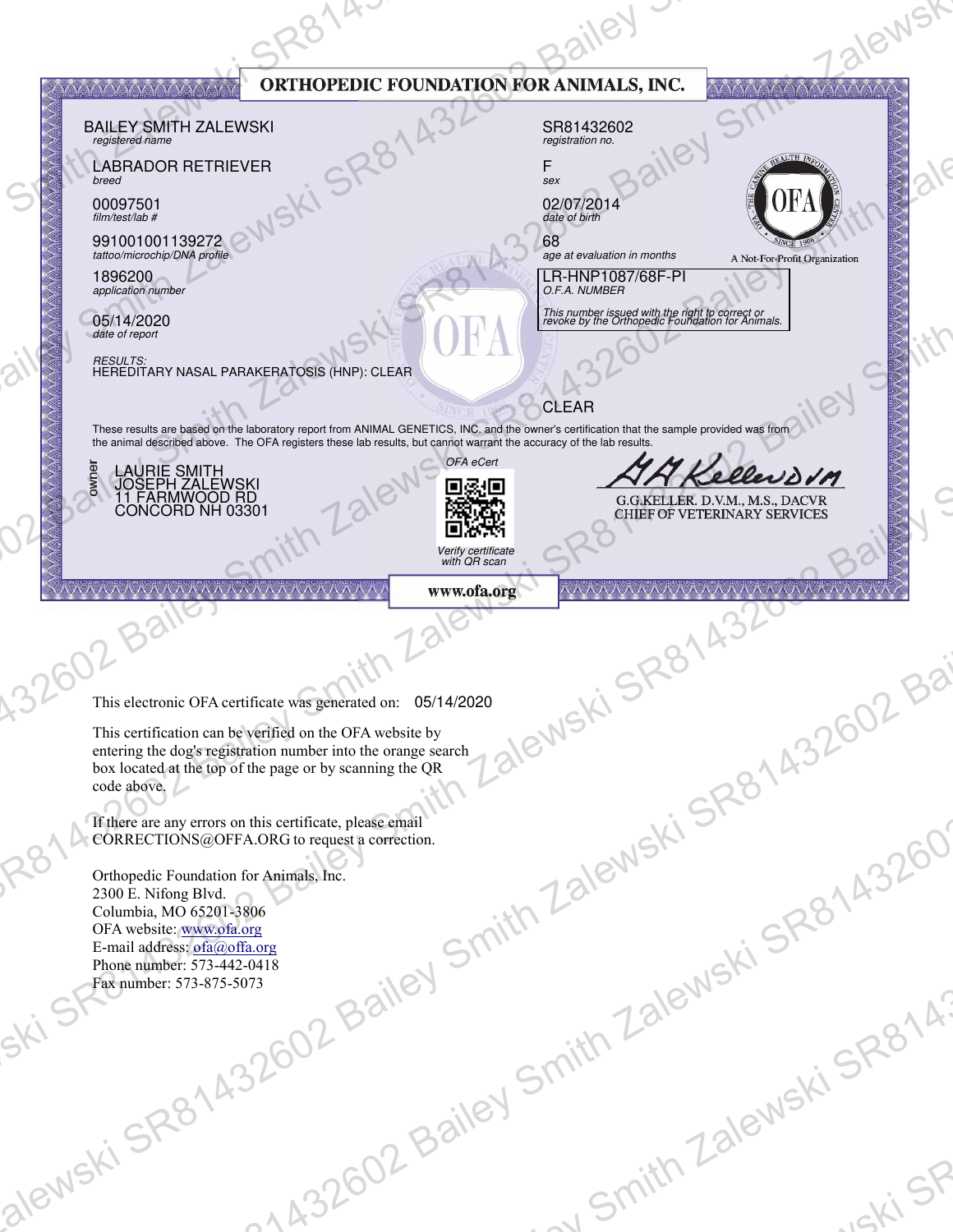| <b>YAYAYAYAYAY MAYA</b>       | <b>BAILEY SMITH ZALEWSKI</b>                                                                                              |                                                              | ORTHOPEDIC FOUNDATION FOR ANIMALS, INC.<br>SR81432602                                                                                                                                                                             | <b>AAAAAAAAAA</b>                                                            |         |
|-------------------------------|---------------------------------------------------------------------------------------------------------------------------|--------------------------------------------------------------|-----------------------------------------------------------------------------------------------------------------------------------------------------------------------------------------------------------------------------------|------------------------------------------------------------------------------|---------|
| registered name<br>breed      | <b>LABRADOR RETRIEVER</b>                                                                                                 |                                                              | registration no.<br>sex                                                                                                                                                                                                           |                                                                              |         |
| 00097501<br>film/test/lab #   | 991001001139272                                                                                                           |                                                              | 02/07/2014<br>date of birth<br>68                                                                                                                                                                                                 |                                                                              |         |
| 1896200<br>application number | tattoo/microchip/DNA profile                                                                                              |                                                              | age at evaluation in months<br><b>LR-HU208/68F-PI</b><br>O.F.A. NUMBER                                                                                                                                                            | A Not-For-Profit Organization                                                |         |
| 05/14/2020                    |                                                                                                                           |                                                              | This number issued with the right to correct or<br>revoke by the Orthopedic Foundation for Animals.                                                                                                                               |                                                                              |         |
|                               | <i>RESULTS:</i><br>HYPERURICOSURIA (HU): N/N - HOMOZYGOUS NORMAL                                                          |                                                              | N/N NORMAL                                                                                                                                                                                                                        |                                                                              |         |
|                               |                                                                                                                           | OFA eCert                                                    | These results are based on the laboratory report from ANIMAL GENETICS, INC. and the owner's certification that the sample provided was from<br>the animal described above. The OFA registers these lab results, but cannot warran |                                                                              |         |
|                               | LAURIE SMITH<br>JOSEPH ZALEWSKI<br>11 FARMWOOD RD<br>CONCORD NH 03301                                                     | D&B<br>勝数                                                    |                                                                                                                                                                                                                                   | KellerDVM<br>G.G.KELLER. D.V.M., M.S., DACVR<br>CHIEF OF VETERINARY SERVICES |         |
|                               |                                                                                                                           | Verify certificate<br>with QR scan                           |                                                                                                                                                                                                                                   |                                                                              |         |
|                               | VAAAAAAAAAAAAAAAAAAAAAAAAAA                                                                                               | www.ofa.org                                                  |                                                                                                                                                                                                                                   | AAAAAAAAAAAAAAAAAAAAAAAAAAA                                                  |         |
|                               |                                                                                                                           |                                                              |                                                                                                                                                                                                                                   |                                                                              |         |
|                               | This certification can be verified on the OFA website by<br>entering the dog's registration number into the orange search | This electronic OFA certificate was generated on: 05/14/2020 |                                                                                                                                                                                                                                   |                                                                              |         |
| code above.                   | box located at the top of the page or by scanning the QR                                                                  |                                                              |                                                                                                                                                                                                                                   |                                                                              |         |
|                               | If there are any errors on this certificate, please email<br>CORRECTIONS@OFFA.ORG to request a correction.                |                                                              |                                                                                                                                                                                                                                   |                                                                              |         |
|                               | Orthopedic Foundation for Animals, Inc.<br>2300 E. Nifong Blvd.<br>Columbia, MO 65201-3806                                |                                                              |                                                                                                                                                                                                                                   |                                                                              |         |
|                               | OFA website: www.ofa.org<br>E-mail address: ofa@offa.org<br>Phone number: 573-442-0418                                    |                                                              |                                                                                                                                                                                                                                   |                                                                              |         |
|                               | Fax number: 573-875-5073                                                                                                  |                                                              |                                                                                                                                                                                                                                   |                                                                              |         |
|                               |                                                                                                                           |                                                              |                                                                                                                                                                                                                                   |                                                                              |         |
|                               |                                                                                                                           |                                                              |                                                                                                                                                                                                                                   |                                                                              |         |
|                               | alewski SR81432602 Bailt.                                                                                                 |                                                              | M432602 Bailey Smith Zalev.<br>Smith Zalewski SR814.                                                                                                                                                                              |                                                                              | ISKI SP |
|                               |                                                                                                                           |                                                              |                                                                                                                                                                                                                                   |                                                                              |         |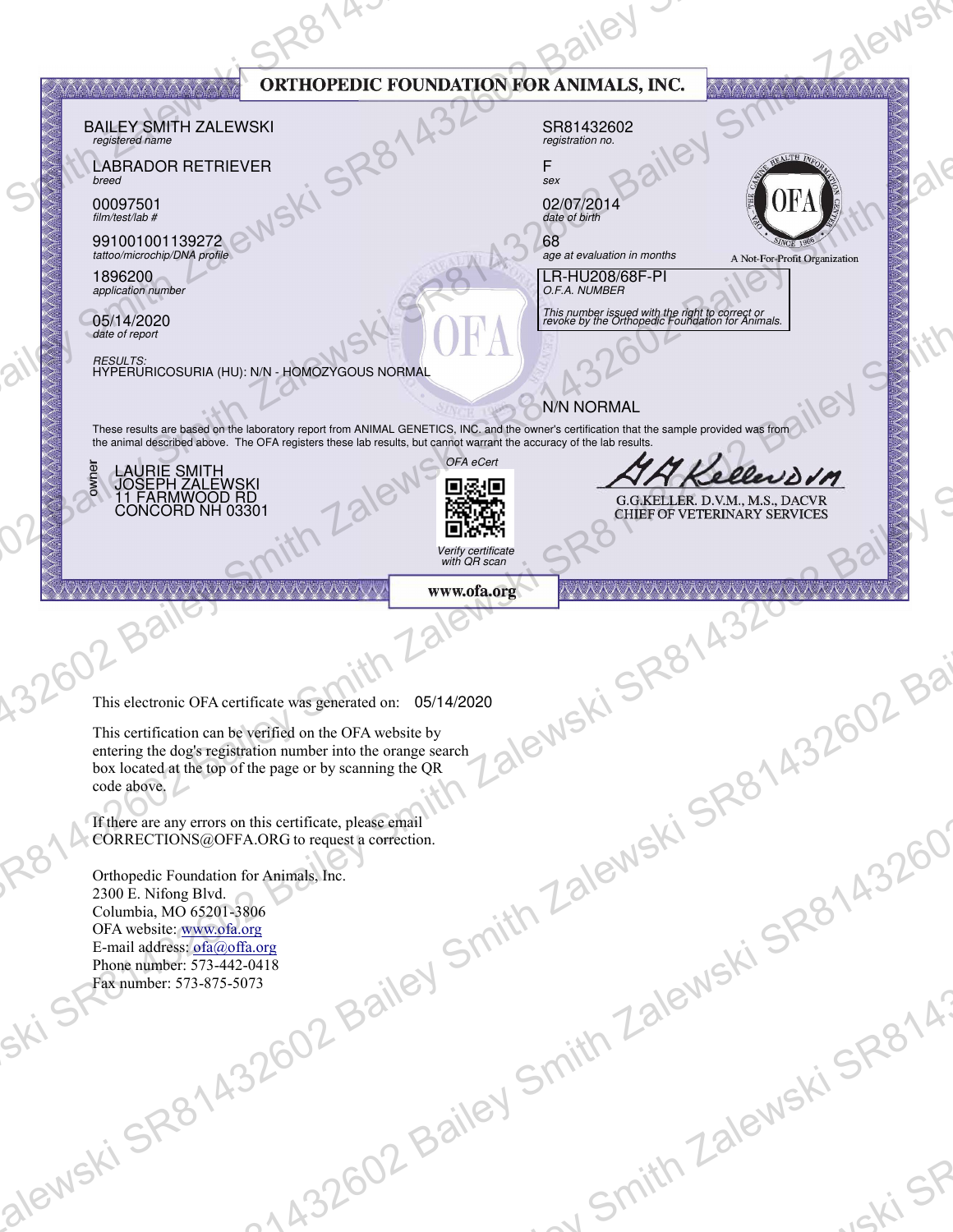| <b>YAYAYAYAYAY MAYA</b>                                       | <b>BAILEY SMITH ZALEWSKI</b>                                                                                              | ORTHOPEDIC FOUNDATION FOR ANIMALS, INC.<br>SR81432602                                                                                                                                                                                          |                                                                                                     | <b>AAAAAAAAAA</b>             |  |
|---------------------------------------------------------------|---------------------------------------------------------------------------------------------------------------------------|------------------------------------------------------------------------------------------------------------------------------------------------------------------------------------------------------------------------------------------------|-----------------------------------------------------------------------------------------------------|-------------------------------|--|
| registered name<br>breed                                      | <b>LABRADOR RETRIEVER</b>                                                                                                 | registration no.<br>sex                                                                                                                                                                                                                        |                                                                                                     |                               |  |
| 00097501<br>film/test/lab #<br>991001001139272                |                                                                                                                           | 02/07/2014<br>date of birth<br>68                                                                                                                                                                                                              |                                                                                                     |                               |  |
| tattoo/microchip/DNA profile<br>1896200<br>application number |                                                                                                                           | age at evaluation in months<br><b>LR-PK183/68F-PI</b><br>O.F.A. NUMBER                                                                                                                                                                         |                                                                                                     | A Not-For-Profit Organization |  |
| 05/14/2020                                                    |                                                                                                                           |                                                                                                                                                                                                                                                | This number issued with the right to correct or<br>revoke by the Orthopedic Foundation for Animals. |                               |  |
|                                                               | <i>RESULTS:</i><br>PYRUVATE KINASE (PK) DEFICIENCY: NORMAL/CLEAR                                                          | NORMAL/CLEAR                                                                                                                                                                                                                                   |                                                                                                     |                               |  |
|                                                               |                                                                                                                           | These results are based on the laboratory report from ANIMAL GENETICS, INC. and the owner's certification that the sample provided was from<br>the animal described above. The OFA registers these lab results, but cannot warran<br>OFA eCert |                                                                                                     |                               |  |
|                                                               | LAURIE SMITH<br>JOSEPH ZALEWSKI<br>11 FARMWOOD RD<br>CONCORD NH 03301                                                     | D&B<br>勝数                                                                                                                                                                                                                                      | KellerDVM<br>G.G.KELLER. D.V.M., M.S., DACVR<br>CHIEF OF VETERINARY SERVICES                        |                               |  |
|                                                               |                                                                                                                           | Verify certificate<br>with QR scan                                                                                                                                                                                                             |                                                                                                     |                               |  |
|                                                               | NAMA AAAA AAAAA AAAAA AAAAAAAAAA                                                                                          | www.ofa.org                                                                                                                                                                                                                                    | AAAAAAAAAAAAAAAAAAAAAA                                                                              |                               |  |
|                                                               |                                                                                                                           |                                                                                                                                                                                                                                                |                                                                                                     |                               |  |
|                                                               | This electronic OFA certificate was generated on: 05/14/2020<br>This certification can be verified on the OFA website by  |                                                                                                                                                                                                                                                |                                                                                                     |                               |  |
| code above.                                                   | entering the dog's registration number into the orange search<br>box located at the top of the page or by scanning the QR |                                                                                                                                                                                                                                                |                                                                                                     |                               |  |
|                                                               | If there are any errors on this certificate, please email<br>CORRECTIONS@OFFA.ORG to request a correction.                |                                                                                                                                                                                                                                                |                                                                                                     |                               |  |
|                                                               | Orthopedic Foundation for Animals, Inc.<br>2300 E. Nifong Blvd.                                                           |                                                                                                                                                                                                                                                |                                                                                                     |                               |  |
|                                                               | Columbia, MO 65201-3806<br>OFA website: www.ofa.org<br>E-mail address: ofa@offa.org                                       |                                                                                                                                                                                                                                                |                                                                                                     |                               |  |
|                                                               | Phone number: 573-442-0418<br>Fax number: 573-875-5073                                                                    |                                                                                                                                                                                                                                                |                                                                                                     |                               |  |
|                                                               | alewski SR81432602 Bailt.                                                                                                 | M432602 Bailey Smith Zalev.                                                                                                                                                                                                                    | Smith Zalewski SR814.                                                                               |                               |  |
|                                                               |                                                                                                                           |                                                                                                                                                                                                                                                |                                                                                                     |                               |  |
|                                                               |                                                                                                                           |                                                                                                                                                                                                                                                |                                                                                                     |                               |  |
|                                                               |                                                                                                                           |                                                                                                                                                                                                                                                |                                                                                                     | ISKI SP                       |  |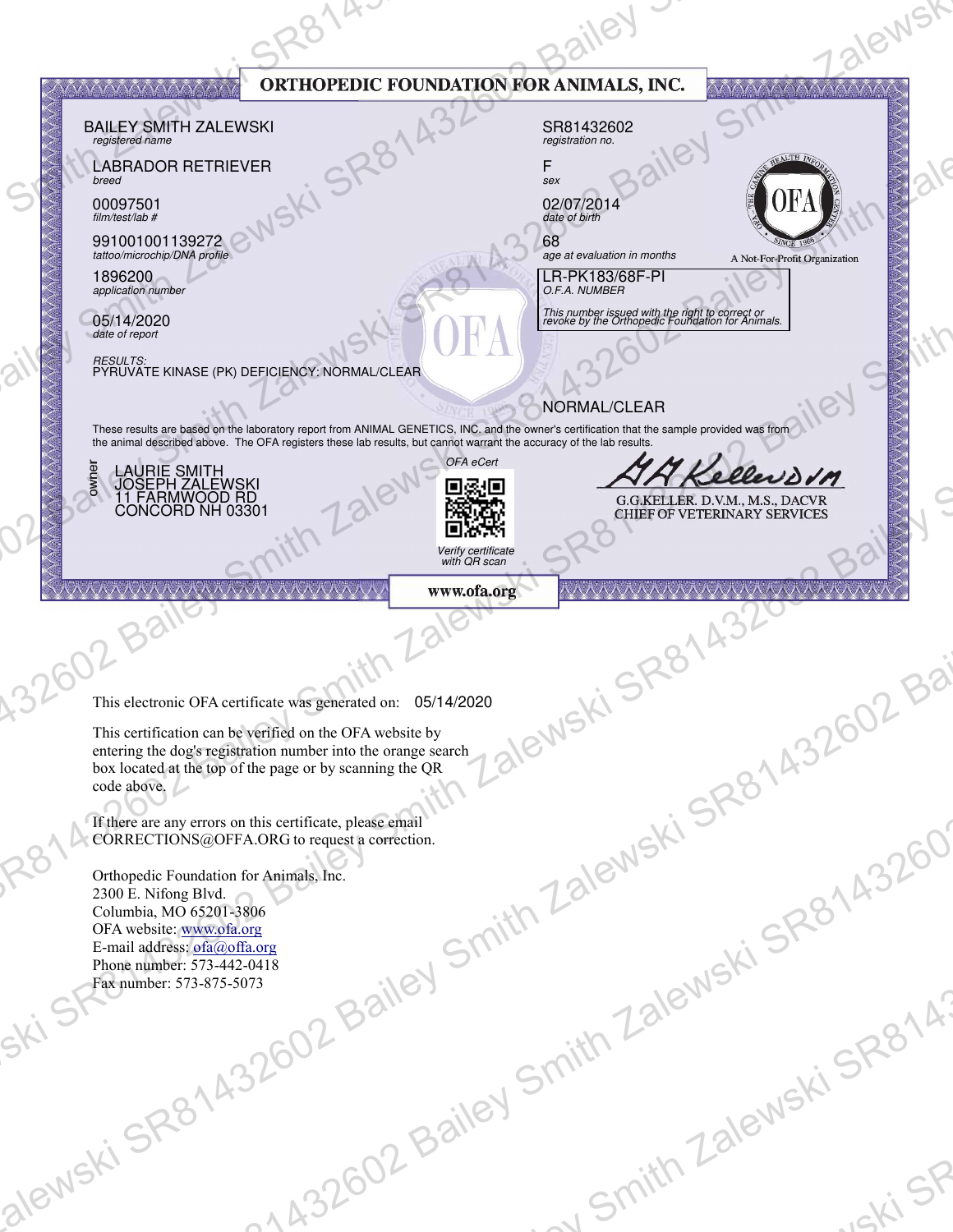| registered name                                                    | <b>BAILEY SMITH ZALEWSKI</b>                                                                                                                                                              |                                    | ORTHOPEDIC FOUNDATION FOR ANIMALS, INC.<br>SR81432602<br>registration no.                                                                                                                                                            | <b>AAAAAAAAAA</b>                                                            |         |
|--------------------------------------------------------------------|-------------------------------------------------------------------------------------------------------------------------------------------------------------------------------------------|------------------------------------|--------------------------------------------------------------------------------------------------------------------------------------------------------------------------------------------------------------------------------------|------------------------------------------------------------------------------|---------|
| breed<br>00097501                                                  | <b>LABRADOR RETRIEVER</b>                                                                                                                                                                 |                                    | sex<br>02/07/2014                                                                                                                                                                                                                    |                                                                              |         |
| film/test/lab #<br>991001001139272<br>tattoo/microchip/DNA profile |                                                                                                                                                                                           |                                    | date of birth<br>68<br>age at evaluation in months                                                                                                                                                                                   | A Not-For-Profit Organization                                                |         |
| 1896200<br>application number<br>05/14/2020                        |                                                                                                                                                                                           |                                    | LR-PRA2770/68F-PI-BP<br>O.F.A. NUMBER<br>This number issued with the right to correct or<br>revoke by the Orthopedic Foundation for Animals.                                                                                         |                                                                              |         |
|                                                                    | RESULTS:<br>prdd PROGRESSIVE RETINAL ATROPHY: CLEAR/NORMAL, BY PARENTAGE                                                                                                                  |                                    |                                                                                                                                                                                                                                      |                                                                              |         |
|                                                                    |                                                                                                                                                                                           |                                    | GENOTYPICALLY NORMAL<br>These results are based on the laboratory report from ANIMAL GENETICS, INC. and the owner's certification that the sample provided was from<br>the animal described above. The OFA registers these lab resul | FOR                                                                          |         |
|                                                                    | LAURIE SMITH<br>JOSEPH ZALEWSKI<br>11 FARMWOOD RD<br>CONCORD NH 03301                                                                                                                     | OFA eCert<br>D&B<br>勝数             |                                                                                                                                                                                                                                      | Kellevovn<br>G.G.KELLER. D.V.M., M.S., DACVR<br>CHIEF OF VETERINARY SERVICES |         |
|                                                                    |                                                                                                                                                                                           | Verify certificate<br>with QR scan |                                                                                                                                                                                                                                      |                                                                              |         |
|                                                                    | VAAAAAAAAAAAAAAAAAAAAAAAAA                                                                                                                                                                | www.ofa.org                        |                                                                                                                                                                                                                                      | AAAAAAAAAAAAAAAAAAAAAAA                                                      |         |
|                                                                    |                                                                                                                                                                                           |                                    |                                                                                                                                                                                                                                      |                                                                              |         |
|                                                                    | This electronic OFA certificate was generated on: 05/14/2020<br>This certification can be verified on the OFA website by<br>entering the dog's registration number into the orange search |                                    |                                                                                                                                                                                                                                      |                                                                              |         |
| code above.                                                        | box located at the top of the page or by scanning the QR                                                                                                                                  |                                    |                                                                                                                                                                                                                                      |                                                                              |         |
|                                                                    | If there are any errors on this certificate, please email<br>CORRECTIONS@OFFA.ORG to request a correction.<br>Orthopedic Foundation for Animals, Inc.                                     |                                    |                                                                                                                                                                                                                                      |                                                                              |         |
|                                                                    | 2300 E. Nifong Blvd.<br>Columbia, MO 65201-3806<br>OFA website: www.ofa.org                                                                                                               |                                    |                                                                                                                                                                                                                                      |                                                                              |         |
|                                                                    | E-mail address: ofa@offa.org<br>Phone number: 573-442-0418<br>Fax number: 573-875-5073                                                                                                    |                                    |                                                                                                                                                                                                                                      |                                                                              |         |
|                                                                    |                                                                                                                                                                                           |                                    |                                                                                                                                                                                                                                      |                                                                              |         |
|                                                                    | alewski SR81432602 Bailt.                                                                                                                                                                 |                                    | M432602 Bailey Smith Zalev.<br>Smith Zalewski SR814.                                                                                                                                                                                 |                                                                              |         |
|                                                                    |                                                                                                                                                                                           |                                    |                                                                                                                                                                                                                                      |                                                                              |         |
|                                                                    |                                                                                                                                                                                           |                                    |                                                                                                                                                                                                                                      |                                                                              | ISKI SP |